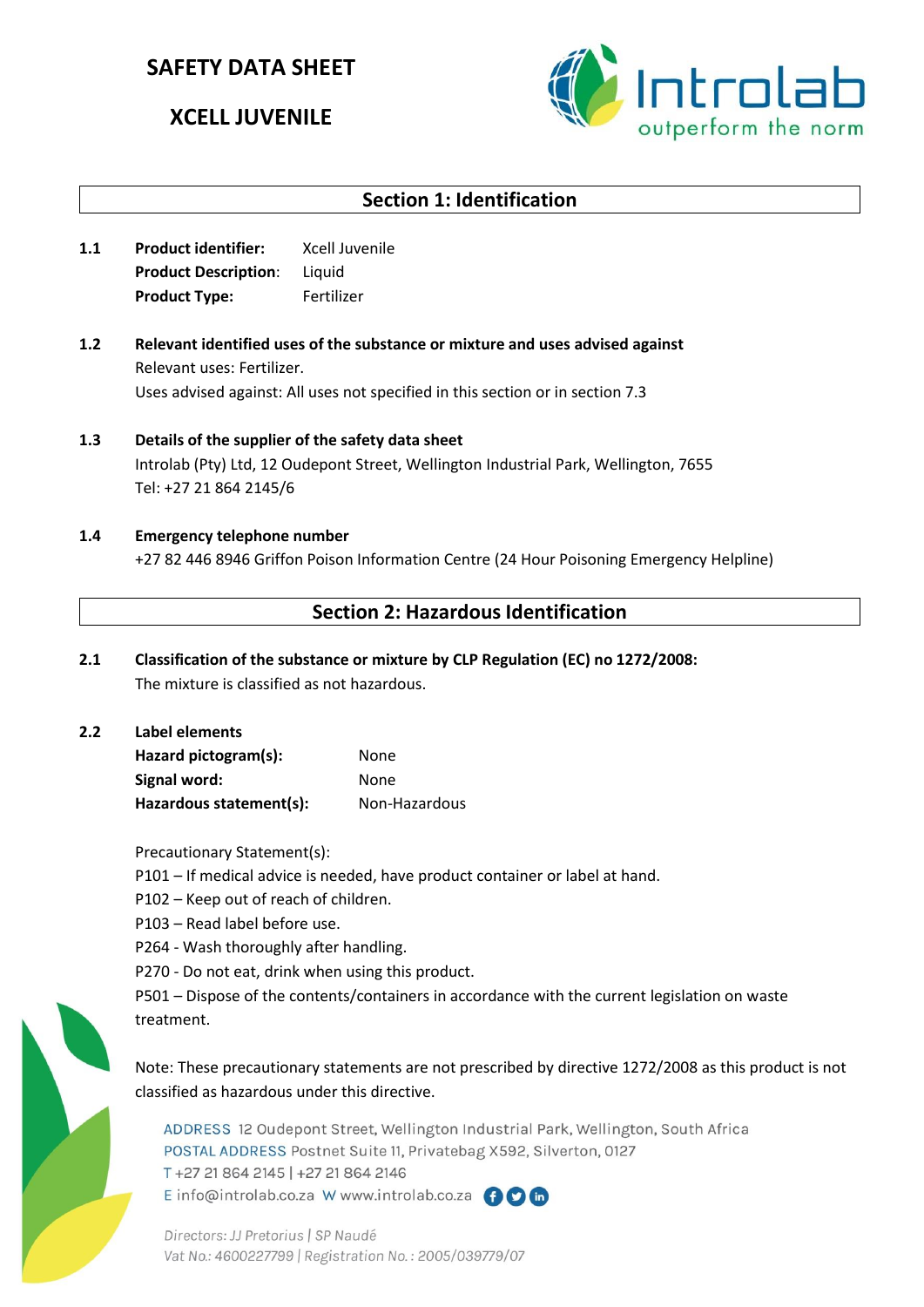## **Section 3: Composition / Information on Ingredients**

#### **3.1 Substance:**

| Ingredients    | g/1  | g/kg |
|----------------|------|------|
| Nitrogen (N)   | 102  | 76   |
| Magnesium (Mg) | 17   | 13   |
| Boron (B)      | 5.2  |      |
| Zin(Zn)        | 23   |      |
| Manganese (Mn) | 14   |      |
| Copper (Cu)    | 17.5 |      |

**3.2 Mixture:** Components contained in the mixture is not classified as hazardous.

### **Section 4: First Aid Measures**

#### **4.1 Description of first aid measures**

The symptoms resulting from intoxication can appear after exposure, therefore, in case of doubt, seek medical attention for direct exposure to the chemical product or persistent discomfort, showing the SDS of this product.

#### **By inhalation:**

Remove to fresh air. If not breathing give artificial respiration. If breathing is difficult, give oxygen. Do NOT give mouth-to-mouth resuscitation if victim ingested or inhaled the substance. Keep person at rest and warm. Treat symptomatically and supportively as and when required. Obtain medical advice if necessary.

#### **By skin contact:**

Remove any contaminated clothing. Wash skin with soap or mild detergent and water for at least 15 minutes. Get medical attention if irritation develops or persists. Wash clothing before re-use.

#### **By eye contact:**

Immediately flush eyes with lukewarm water or saline solution for at least 15 minutes, lifting lower and upper eyelids occasionally. Check for and remove any contact lenses after 5 minutes. Get medical attention if necessary.

#### **By ingestion / aspiration:**

Have victim rinse mouth thoroughly with water. Give water to dilute the material if victim is alert and not convulsing. Induce vomiting immediately as directed by medical personnel. If spontaneous vomiting occurs, have victim lean forward with head down to avoid breathing in of vomits, rinse mouth and administer more water. Never give anything by mouth to an unconscious person. Qualified medical personnel should perform administration of oxygen. Seek medical advice if necessary.

**4.2 Most important symptoms and effects, both acute and delayed:** No information available.

## **4.3 Indication of any immediate medical attention and special treatment needed Notes to physician**: None.

**Specific treatments**: Treat symptomatically.

### **Section 5: Fire Fighting Measures**

#### **5.1 Fire Extinguishing Media**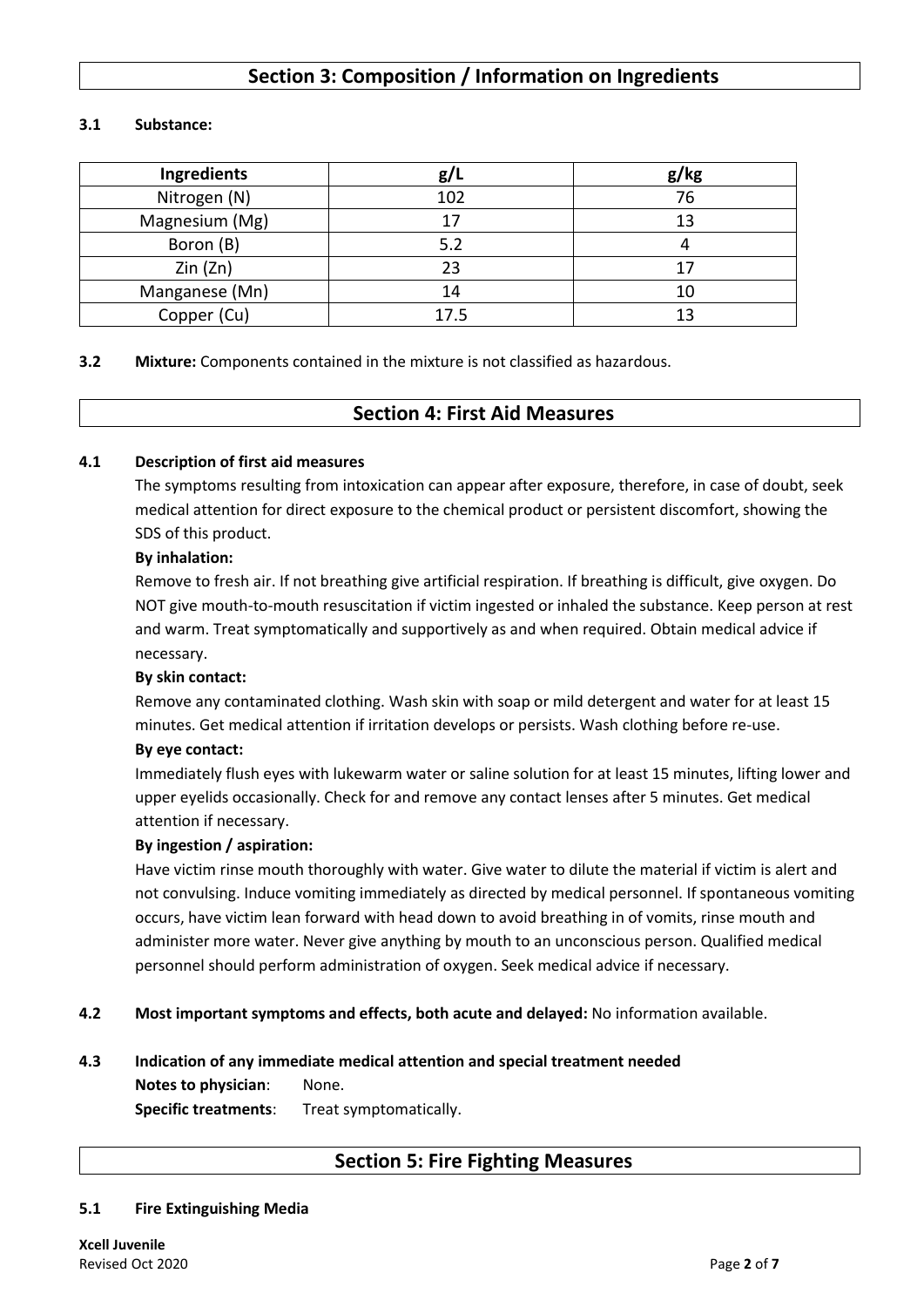Suitable extinguisher media: SMALL FIRE: Use dry chemical powder. LARGE FIRE: Use water spray, fog or foam. Do not use water jet. Unsuitable extinguishing media: None known.

#### **5.2 Special hazards arising from the substance or mixture:** No information available.

#### **5.3 Additional provisions:**

Act in accordance with the Internal Emergency Plan and the Information Sheets on actions to take after an accident or other emergencies. In the event of a fire, wear full protective clothing and self-contained breathing apparatus with full-face piece operated in the pressure demand or other positive pressure mode.

### **Section 6: Accidental Release Measures**

- **6.1 Personal precautions, protective equipment and emergency procedures:** Wear appropriate personal protective equipment.
- **6.2 Environmental precautions:** Keep product away from drains, surface and underground water.

#### **6.3 Methods and materials for containment and cleaning up**

**Spills:** Collect in containers for disposal. Wash contaminated surfaces to remove any residues. Minimize use of water to prevent environmental contamination.

**Large Spills:** Prevent spillage or further leakage if it is safe to do so. Contain spillage with sand bags or by other means. Absorb with earth, sand or absorbent material. Dig up heavily contaminated soil. Flush with water to remove any residues. Keep product and wash water out of drains, sewers, ditches and waterways.

#### **6.4 Reference to other sections:**

See Section 1 for emergency contact information. See Section 8 for information on appropriate personal protective equipment. See Section 13 for additional waste treatment information.

## **Section 7: Handling & Storage**

- **7.1 Precautions for safe handling:** Keep containers hermetically sealed. Avoid leakages from the container. Observe directions on label and instructions for use. Do not eat or drink during the process, washing hands afterwards with suitable cleaning products.
- 7**.2 Conditions for safe storage, including any incompatibilities:** Store in the closed, original container in a dry, cool, well-ventilated area out of direct sunlight. Avoid sources of heat, radiation, static electricity and contact with food.

**Technical measures for storage:** Minimum Temp.: 5 °C Maximum Temp.: 30 °C Maximum time: 36 Months

**7.3 Specific end use(s):** Use as directed. Use original container.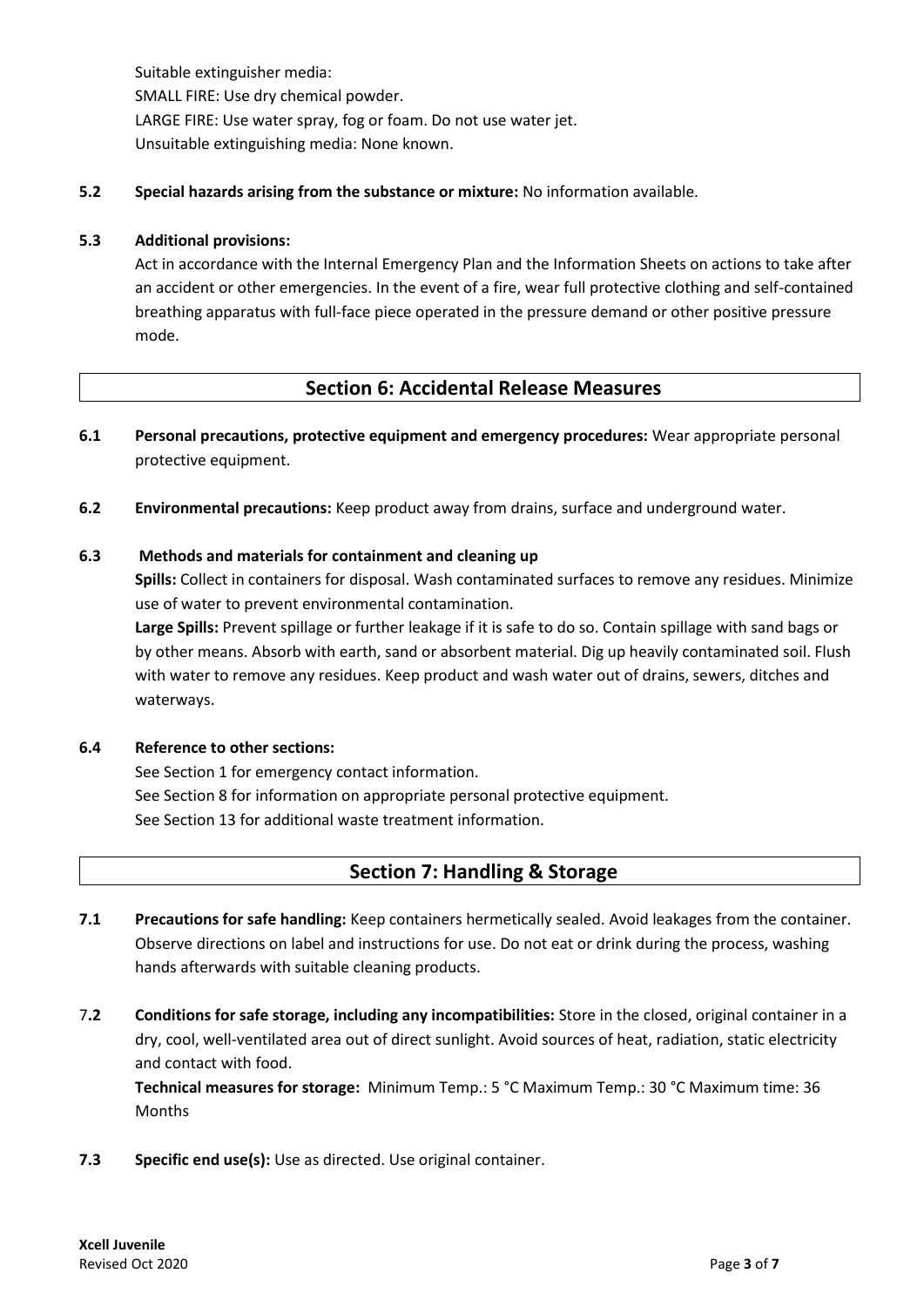## **Section 8: Exposure Controls / Personal Protection**

**8.1 Control parameters** No specific occupational exposure limit has been established.

#### **8.2 Exposure controls**

**Appropriate engineering controls:** Good general ventilation should be sufficient to control worker exposure to airborne contaminants.

#### **Individual protection measures**

**Hygiene measures:** Wash hands, forearms and face thoroughly after handling chemical products, before eating, smoking and using the lavatory and at the end of the working period.

**Eye/face protection:** Safety eyewear complying with an approved standard should be used when a risk assessment indicates this is necessary to avoid exposure to liquid splashes, mists, gases or dusts. Possible: safety glasses with side- shields

**Hand protection:** Protective gloves against minor risks.

**Body protection:** Personal protective equipment for the body should be selected based on the task being performed and the risks involved and should be approved by a specialist before handling this product.

**Respiratory protection:** Respirator selection must be based on known or anticipated exposure levels, the hazards of the product and the safe working limits of the selected respirator. Use a properly fitted, particulate filter respirator complying with an approved standard if a risk assessment indicates this is necessary.

**Environmental exposure controls:** Prevent product from entry into sewers and water courses

|     | <b>Section 9: Physical and Chemical Properties</b>                                                                     |                                           |  |  |  |
|-----|------------------------------------------------------------------------------------------------------------------------|-------------------------------------------|--|--|--|
| 9.1 | Information on basic physical and chemical properties. For complete information, please refer to<br>product datasheet. |                                           |  |  |  |
|     | <b>Appearance</b>                                                                                                      |                                           |  |  |  |
|     | Physical sate:                                                                                                         | Liquid                                    |  |  |  |
|     | Colour:                                                                                                                | ?                                         |  |  |  |
|     | Odour:                                                                                                                 | N/A                                       |  |  |  |
|     | <b>Volatility:</b>                                                                                                     |                                           |  |  |  |
|     | Boiling Point at atmospheric pressure:                                                                                 | N/A                                       |  |  |  |
|     | Vapour pressure at 20 °C:                                                                                              | No significant volatility, aqueous liquid |  |  |  |
|     | Vapour pressure at 50 °C:                                                                                              | No significant volatility, aqueous liquid |  |  |  |
|     | Evaporation rate 20 °C:                                                                                                | No data available                         |  |  |  |
|     | <b>Product description:</b>                                                                                            |                                           |  |  |  |
|     | Density at 20 °C:                                                                                                      | $1.34 \pm 0.02$ g/mL                      |  |  |  |
|     | Relative density at 20 °C:                                                                                             | N/A                                       |  |  |  |
|     | Dynamic viscosity at 20 °C:                                                                                            | N/A                                       |  |  |  |
|     | Kinematic viscosity at 20 °C:                                                                                          | N/A                                       |  |  |  |
|     | Kinematic viscosity at 40 °C:                                                                                          | N/A                                       |  |  |  |
|     | pH:                                                                                                                    | $7.5 \pm 0.5$                             |  |  |  |
|     | Vapour density at 20 °C:                                                                                               | N/A                                       |  |  |  |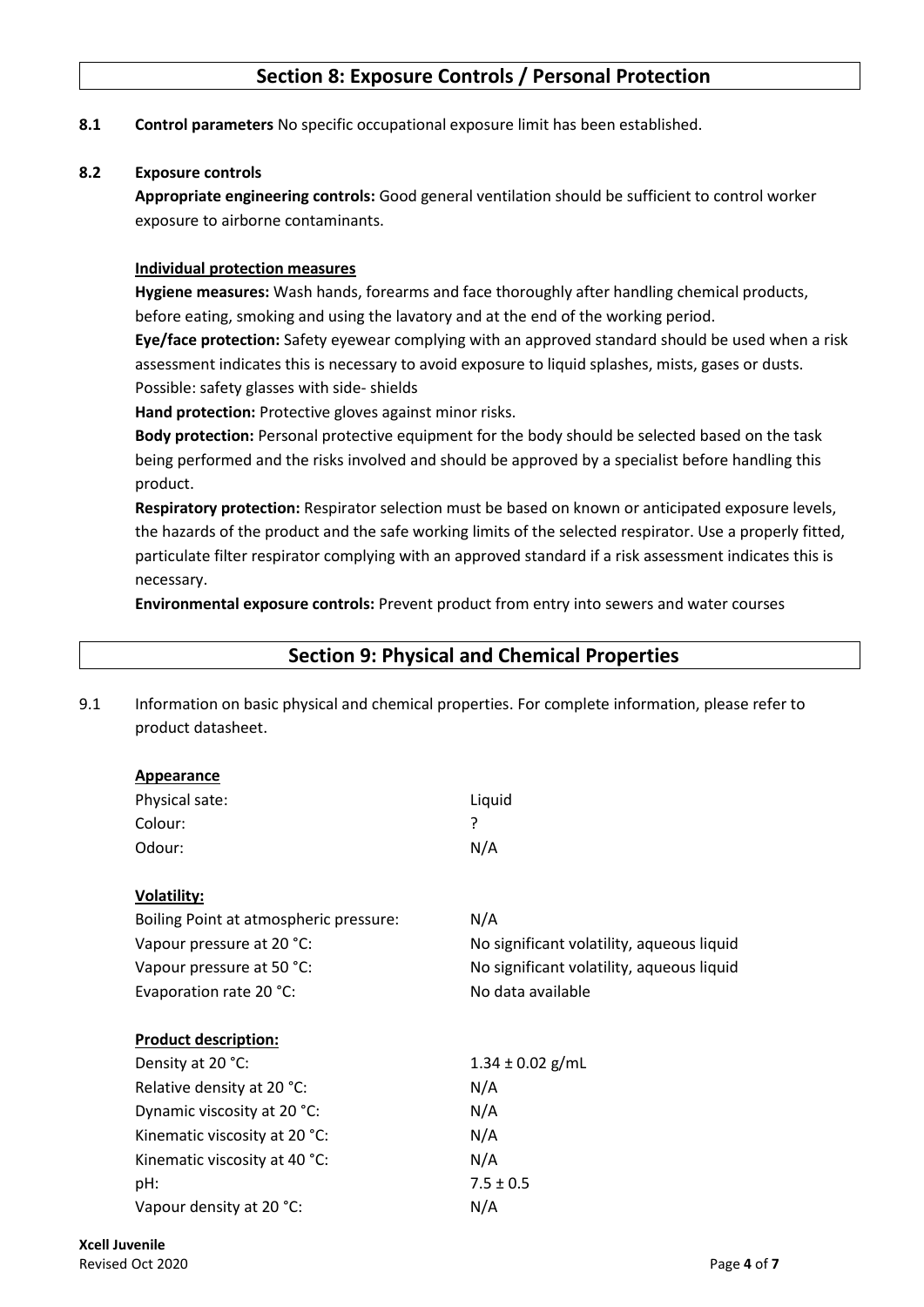| Partition coefficient n-octanol/water at 20 °C: | N/A                     |  |
|-------------------------------------------------|-------------------------|--|
| Solubility in water at 20 °C:                   | N/A                     |  |
| Solubility properties:                          | N/A                     |  |
| Decomposition temperature:                      | N/A                     |  |
| Melting point/freezing point:                   | N/A                     |  |
| Explosive properties:                           | No explosive properties |  |
| Oxidising properties:                           | N/A                     |  |
|                                                 |                         |  |
| <b>Flammability:</b>                            |                         |  |
| Flash point:                                    | N/A                     |  |
| Auto-ignition temperature:                      | N/A                     |  |
| Lower flammability limit:                       | N/A                     |  |
| <b>Upper flammability limit:</b>                | N/A                     |  |

**9.2 Other Information:** No additional information.

### **Section 10: Stability and Reactivity**

- **10.1 Reactivity:** The product is stable under recommended storage conditions.
- **10.2 Chemical stability:** The product is stable under normal storage conditions for 2 years.
- **10.3 Possibility of hazardous reactions:** No information available.
- **10.4 Conditions to avoid:** No information available.
- **10.5 Incompatible materials:** No information available.
- **10.6 Hazardous decomposition products:** No information available.

### **Section 11: Toxicological Information**

**11.1 Information on toxicological effects:** No information available.

**Dangerous health implications:** No information available

### **Section 12: Ecological Information**

- 12.1 Toxicity: No information available.
- **12.2 Persistence and degradability:** No information available.
- **12.3 Bio accumulative potential:** No bioaccumulation potential
- **12.4 Mobility in soil:** No information found.
- **12.5 Results of PBT and vPvB assessment:** No information found.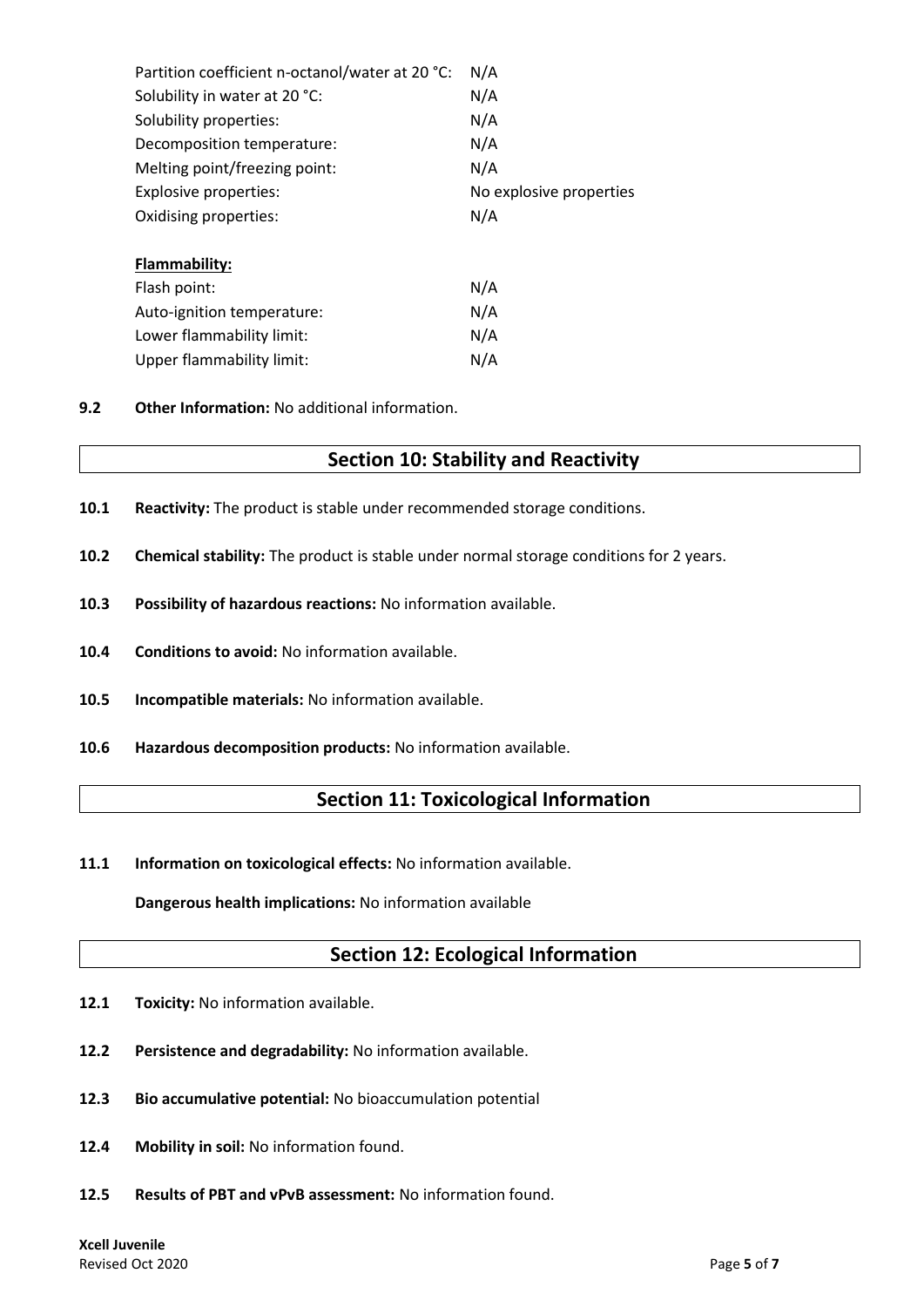## **Section 13: Disposal Considerations**

#### **13.1 Waste treatment methods**

**Methods of disposal - Product:** Disposal of this product, solutions and any by-products should at all times comply with the requirements of environmental protection and waste disposal legislation and any regional local authority requirements.

#### **Packaging**

**Methods of disposal – Packaging:** Waste packaging should be recycled.

#### **Special precautions:**

This material and its container must be disposed of in a safe way. Care should be taken when handling emptied containers that have not been cleaned or rinsed out. Empty containers or liners may retain some product residues. Avoid dispersal of spilt material and runoff and contact with soil, waterways, drains and sewers.

| <b>Section 14: Transportation Information</b> |  |  |  |  |
|-----------------------------------------------|--|--|--|--|
|                                               |  |  |  |  |

|                    | Land transport    | Inland waterway   | Sea Transport     | Air Transport     |
|--------------------|-------------------|-------------------|-------------------|-------------------|
|                    | (ADR/RID)         | transport         | (IMDG)            | (ICAO-TI / IATA-  |
|                    |                   | (AND/ADNR)        |                   | DGR)              |
| 14.1 UN Number     | Not regulated.    | Not regulated.    | Not regulated.    | Not regulated.    |
| 14.2 UN proper     |                   |                   |                   |                   |
| shipping name      |                   |                   |                   |                   |
| 14.3 Transport     |                   |                   |                   |                   |
| hazard class(es)   |                   |                   |                   |                   |
| 14.4 Packing Group |                   |                   |                   |                   |
| 14.5 Environmental |                   |                   |                   |                   |
| hazards            |                   |                   |                   |                   |
| 14.6 Special       | No data available | No data available | No data available | No data available |
| precautions for    |                   |                   |                   |                   |
| user               |                   |                   |                   |                   |
| 14.7 Transport in  | No data available | No data available | No data available | No data available |
| bulk according to  |                   |                   |                   |                   |
| Marpol and IBC     |                   |                   |                   |                   |
| Code:              |                   |                   |                   |                   |

## **Section 15: Regulatory Information**

### 15.1 **Safety, health and environmental regulations/legislation specific for the substance or mixture:** Occupational Health and Safety Act 1993 Regulation for Hazardous Chemical Substances

#### **Other legislation:**

EU regulations: Regulation EC 1272/2008 [EU-GHS/CLP]

Other National regulations: National Road Traffic Act, 1996 (ACT NO. 93 of 1996).

SANS 10228:2012- The identification and classification of dangerous goods for transport by road and rail modes.

National Environmental Management: Waste Act 59 of 2008.